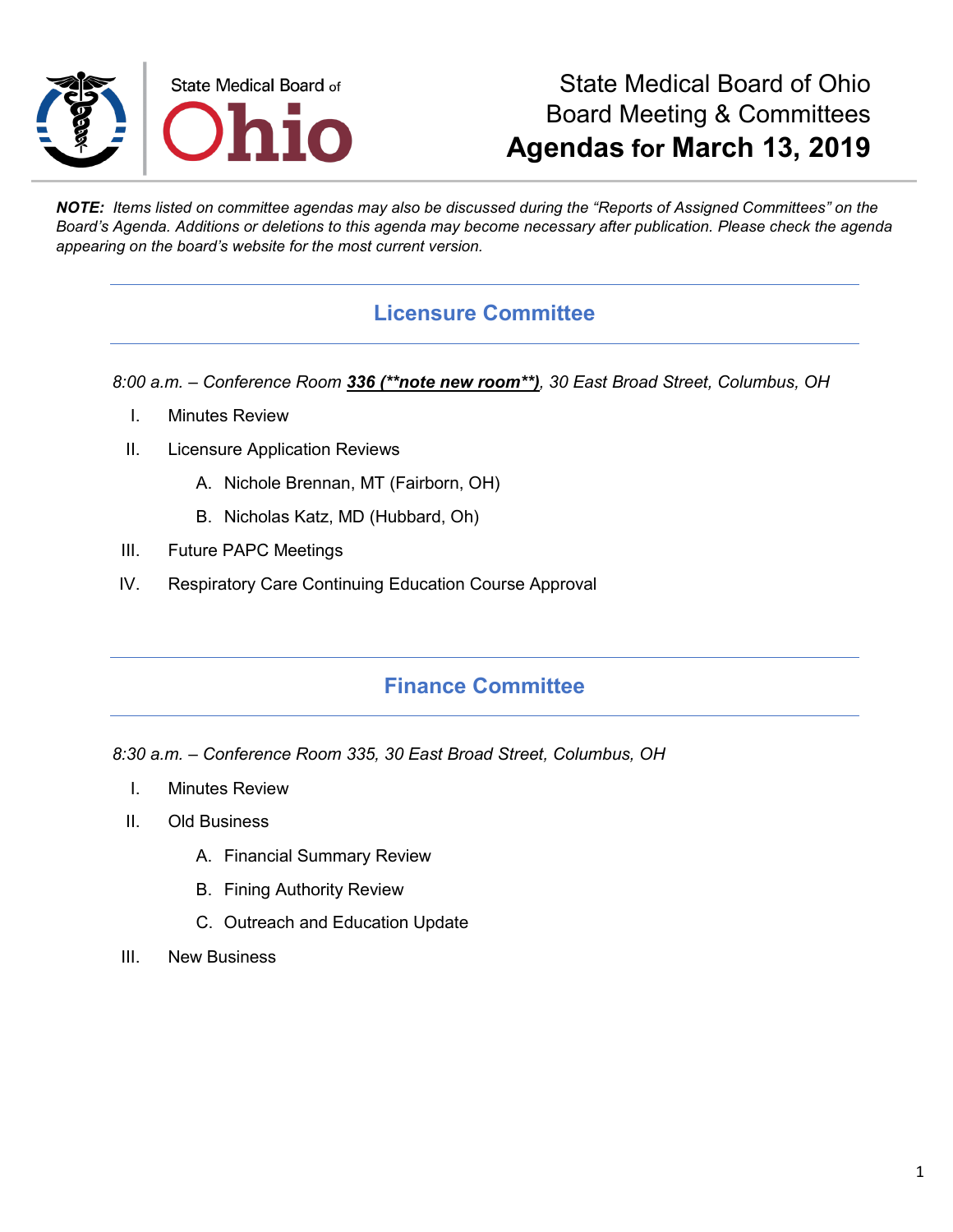

### **Policy Committee**

*9:15 a.m. – Conference Room 336, 30 East Broad Street, Columbus, OH*

- I. Minutes Review
- II. Legislative Update
- III. Rule Review Update
- IV. Rules Regarding Military Service (all license types)-Initial Review
- V. Rules Regarding Consult Agreements-Reviewing Comments Received After Initial Review
- VI. Chronic & Subacute Pain Prescribing Rule

## **Compliance Committee**

*Approximately 2:00 p.m. – 3rd Floor Hearing Room, 30 East Broad Street, Columbus, OH*

- I. Initial Probationary Appearances
	- A. Pankaj Gupta, MD (Cleveland, OH)
	- B. Kenneth Hanover, MD (Lima, OH)
	- C. Muyuan Ma, MD (Cleveland, OH)
	- D. Howard Waxman, DPM (Willoughby Hills, OH)
- II. Approval of Reports of Conferences
- III. Board-Approved Treatment Provider Applications
- IV. Minutes Review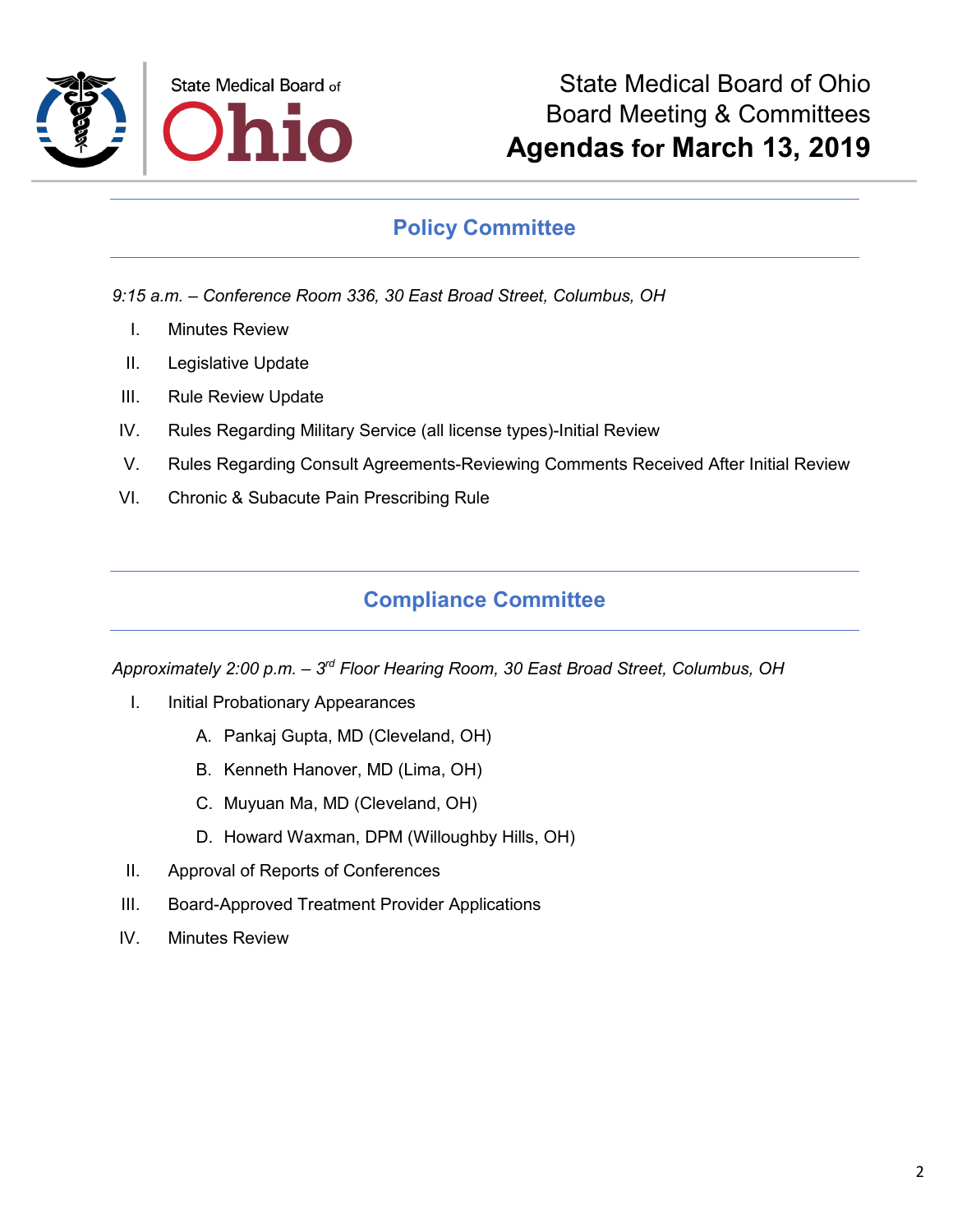

## State Medical Board of Ohio Board Meeting & Committees **Agendas for March 13, 2019**

*NOTE: Additions to this agenda may become necessary. Please check the agenda appearing on the Board's website for the most current version. Agenda items may be discussed out of order, at the discretion of the Board President.*

# **Board Meeting**

*10:00 a.m., 3rd Floor Hearing Room, 30 East Broad Street, Columbus, OH*

- I. ROLL CALL
- II. MINUTES REVIEW
	- A. February 13, 2019 Board Meeting Minutes
- III. APPLICANTS FOR LICENSURE
	- A. Physicians
	- B. Allied Professionals
	- C. Certificate to Recommend Medical Marijuana
- IV. REPORTS AND RECOMMENDATIONS
	- A. Gerry Victor Hsu, PA (Mason,OH)
	- B. Stefanie Kafun, RCP (Fairlawn,OH)
	- C. Michael W. Storer, PA (Monroe, OH)
- V. PROPOSED FINDINGS AND PROPOSED ORDERS
	- A. Robert H. Edwards, MD (Weirton,WV)
	- B. Kristopher McKay, MD (Birmingham, AL)
	- C. Victorio Cajigal Rodriguez, MD (Parma, OH)
- VI. FINDINGS, ORDERS, AND JOURNAL ENTRIES
	- A. Katrina Renee Kemen, MT (Liberty Township, OH)
	- B. Jenifer L. Heidtman, MT (Cincinnati, OH)
- VII. EXECUTIVE SESSION I
- VIII. SETTLEMENT AGREEMENTS
- IX NON- DISCIPLINARY AGREEMENTS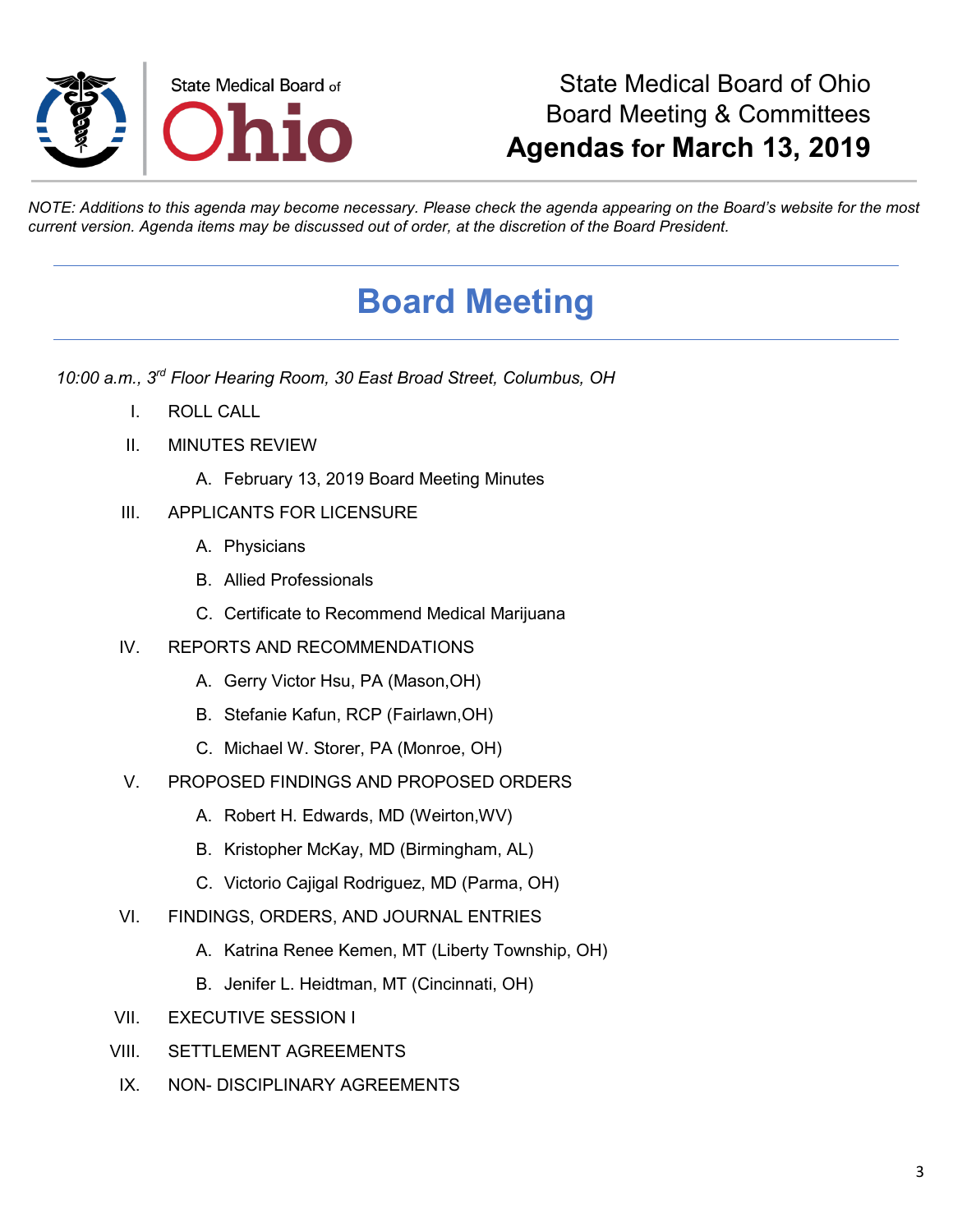

## State Medical Board of Ohio Board Meeting & Committees **Agendas for March 13, 2019**

- X. NOTICES OF OPPORTUNITY FOR HEARING, ORDERS OF SUMMARY SUSPENSION, ORDERS OF IMMEDIATE SUSPENSION, AND ORDERS OF AUTOMATIC SUSPENSION
- XI. EXECUTIVE SESSION II
- XII. RULES & POLICIES
	- A. 4731-1-17: Instructional Staff at Cosmetic Therapy and Massage Therapy Programs
- XIII. OPERATIONS REPORT
- XIV. REPORTS BY ASSIGNED COMMITTEES
	- A. Finance Committee Report
		- 1. Financial Review
		- 2. Outreach & Education Update
		- 3. New Business
	- B. Policy Committee Report
		- 1. Legislative Update
		- 2. Rule Review Update
	- C. Licensure Committee Report
		- 1. Licensure Application Reviews
			- a. Nichole Brennan, MT
			- b. Nicholas Katz, MD
		- 2. Future PAPC Meetings
		- 3. Respiratory Care Continuing Education Course Approval
	- D. Compliance Committee Report
	- E. Medical Marijuana Expert Review Committee
		- 1. Petition and Expert Update
		- 2. Meeting Minutes Approval